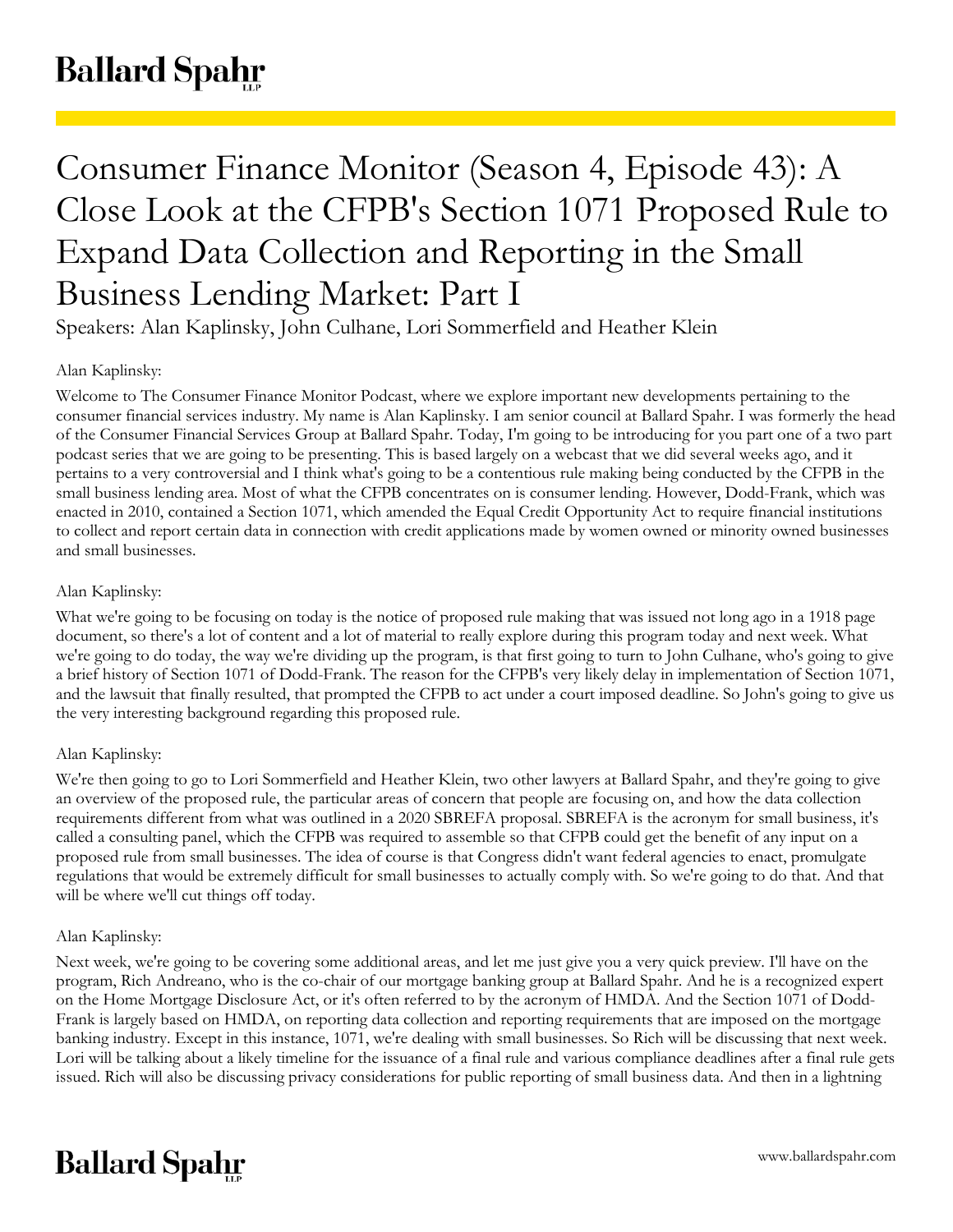round toward the end of next week's podcast, we're going to talk about the outlook for CFPB's supervision and enforcement, fair lending considerations, and risk mitigation recommendations.

#### Alan Kaplinsky:

So we've got a lot to cover, more than we could cover in just one podcast show, so we've elected to do it in two podcast shows. So with that introduction, I'm now turning the program over to John Culhane, who will give us an overview of the proposed regulation under Section 1071 of Dodd-Frank.

## John Culhane:

Thanks, Alan. We've got lots to cover, so I'm going to jump right in with an overview of what we actually are going to cover. We're going to start out with a brief history of the section 1071 rule making, I think just to kind of explain how we got here and why it took so long, at least speculate about why it took so long. Then we'll segue into an overview of the proposed rule and we'll drill down on the key definitions, the data collection requirements, this unique firewall provision in the regulation, and financial institution reporting obligations. We'll talk about the likely timeline for the issuance of final rules and what the compliance deadlines might be. And then we'll really drill down on the mortgage banking issues and the relationship with this rule, between the rule and HMDA, and how things might be different here going forward.

## John Culhane:

And we're going to end with sort of a joint discussion of the outlook for CFPB supervision and enforcement, fair lending considerations, and risk mitigation recommendations. And we'll all share in that discussion. So let's turn to the history of Section 1071. With apologies to Sam Cook, it's been a long, long time coming. Some of you may remember the missed opportunity for data collection, or possibly the intentionally missed opportunity for data collection on the part of the Federal Reserve Board when the Women's Business Ownership Act of 1988 was enacted on October 25, 1988. That act focused on small business in general, and in particular, small businesses owned and operated by women. And it amended the Equal Credit Opportunity Act to give a lot of flexibility to the federal reserve board to act in this area. But interestingly, it particularly specifically directed the Federal Reserve Board to require such records and other data relating to loans as maybe necessary to enforce compliance.

## John Culhane:

The Federal Reserve Board passed. They chose just to require sort of the counterpart of consumer loan record keeping for business record keeping. And as you all know, I think they made distinctions on adverse action notices based on business size, but they didn't really go any further. And so it wasn't until 22 years later that we had the passage of Dodd-Frank on July 21, 2010. And we had this sort of interesting period between the passage of the act and the designated transfer date when the CFPB sort of officially appeared and was up and running. And in that interim period, the general counsel of the CFPB, Leonard Kennedy, issued a letter to financial institution CEOs, advising that Section 1071 is not self executing. It actually has a provision in it at the end. It's Section 1071-V, that says it takes effect on the designated transfer date, which would've been July 21, 2011. That would've really caused tremendous turmoil and havoc in the industry. Certainly, the CFPB wouldn't have been ready to move forward.

#### John Culhane:

And so General Counsel Kennedy issued this letter. The remarkable thing about this letter is that there are no citations in it at all. He read the legislative history and the statute, and concluded that nothing could happen until the CFPB issued rules. Well, nothing happened. Richard Cordray is appointed director, acting director, and then permanent director. And this regulatory action does appear in the CFPB's regulatory agenda, but it's a long-term action. And the regulatory agenda is in some respects a work of fiction in that agencies don't cue to what they say they're doing in the agenda. But on the other hand, it does give us some insight as the where they're putting their priorities. And this was not a priority for five years.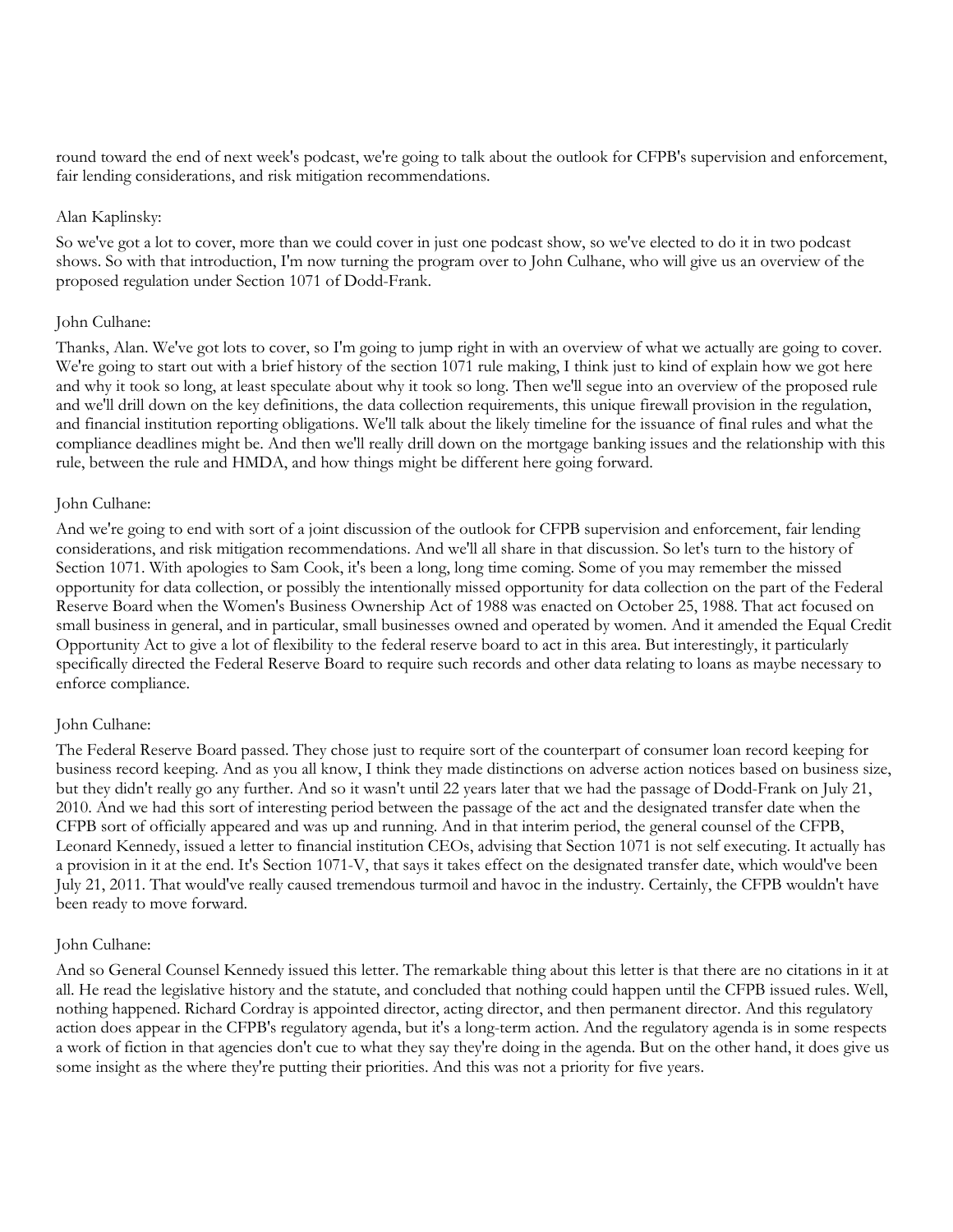## John Culhane:

In May 10 of 2017, the CFPB held a field hearing in Los Angeles on small business lending. And at the same time, they released a white paper on the key dimensions of the small business lending landscape. We'll talk about coverage as we move through the rule, but just an interesting point about this white paper is that it surveys the landscape and really concludes that it's the larger institutions that are the dominant players in this business, make most of the loans, and have most of the interactions with small businesses. Well, it gets on Cordray's agenda, they have the hearing in Los Angeles. They issue a white paper. They also announce that they're going to put a request for information, solicitation of comments published in The Federal Register. They do that. They extend the deadline. Things seem to be moving right along. The CFPB under Cordray issues a regulatory agenda indicating they've moved to the pre rule stage, and they're getting ready to go forward. And then what happens?

## John Culhane:

Well, there is an election and a change of administrations, and priorities change. Nick Mulvaney comes in as director. His initial regulatory agenda still sort of has this as an active item, although it has it as an item for which there won't be much going on for a year or two, and that's his first pronouncement about the rule. And then in November, the rule goes into storage somewhere. It returns to being a long-term agency action, which means something they'll get to when they get to it. There's no discussion of what the next steps might be. There are no dates projected for further action. It's just sort of sitting in the water, not moving at all.

## John Culhane:

Kathy Kraninger comes in, and she issues a regulatory, semi-annual regulatory agenda in May that sort of revives this. It at least indicates that the rule is in a pre rule stage, which means that the agency's thinking about it and starting to take some action. But about the same time that happens, the CFPB is sued by the California Community Reinvestment Coalition and other community groups joining that suit. And the CRC sues, asserting that the CFPB has violated the Administrative Procedures Act in two ways. There's a provision in the Administrative Procedures Act that allows any affected individual to sue to compel agency action that was unlawfully withdrawn or unreasonably detained. And certainly, the assertion is pretty straightforward here. The length of time that this has taken is an unreasonable length of time.

#### John Culhane:

And then coupled with that cause of action is an assertion that the CFPB acted in an arbitrary and capricious manner in not moving forward. Well, that litigation moves everything forward. The CFPB enters into a settlement with the CRD. The court approves a timeframe for moving forward, a SBREFA panel outlined to be released by September 15 of 2020, a panel to be convened within a month later, and then a panel report to be completed no later than 60 days later. And the CFPB meets all of those deadlines moving forward. Their feet are to the fire, and now they jump in and they move forward.

#### John Culhane:

We have another election and a transition. And we have David Uejio as the acting head of the CFPB. And we now have clear announcements that this is going to move forward and it does. On September 1, proposed rules are issued. They still haven't been published in The Federal Register. The reason for that is The Federal Register schedules these things so that they can get actually in the edition, and it's hard to get a 900 page visual here, a 900 page rule and an issue of The Federal Register, unless there's about nothing else going on. So it'll be out probably next couple of weeks, but hasn't come out yet.

#### John Culhane:

Covered financial institutions are going to have to collect and report data on small business credit applications, not just applications from women and minority owned small businesses, although there will be additional data collection there, annual reporting of data to the CFPB, and as I've alluded to, this really interesting firewall, where data has to be shielded from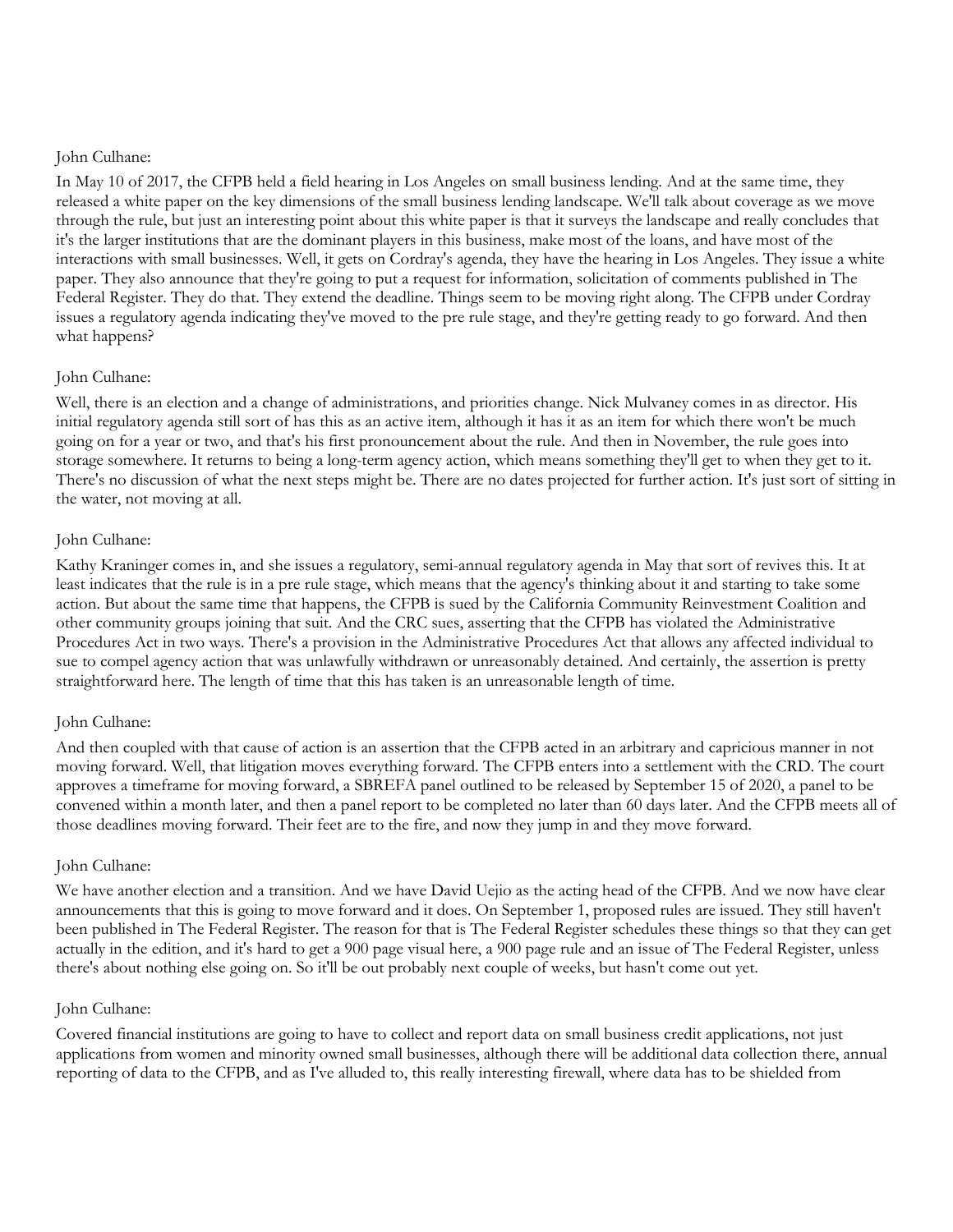underwriters and other persons involved in making any determination concerning the applicant's covered application. Let me stop there and turn it over to Lori, and we'll start drilling in on the rule.

## Lori Sommerfield:

Thanks, John. My colleague, Heather Klein, and I are going to be providing an overview today of the notice of proposed rule making, and specifically the nuts and bolts of what is going to be required. I'm going to lead off with just sort of a brief overview of the proposed rule, and then segue into a discussion of some of the key definitions that are very pivotal for this rule making. Then I'm going to turn it over to Heather, and she's going to walk us through the data collection requirements because that's really where sort of the meat of the rule making lies.

## Lori Sommerfield:

So with belaboring the point here, the proposed rule making notice is incredibly lengthy, clocks in at 918 pages. And as John mentioned, it still has not been published in The Federal Register. I think we're all looking forward to that day when it becomes a little less unwieldy to use. But in the meantime, the bureau has also concurrently issued a lengthy table of contents, a helpful summary of the rule that provides an overview of some of the key issues, as well as a chart containing the proposed data points, and a description of its methodology that it used for estimating institutional coverage, as well as market wide cost estimates. So these are all great resources to use as you seek to understand more about the notice of proposed rule making.

## Lori Sommerfield:

So specifically, the NPRM would amend Regulation B by adding a new sub part B, which is entitled Small Business Lending Data Collection. And that would require cover financial institutions to collect and report to the CFPB a pretty broad set of data points for applications that relate to small business credit products. In fact, there are 23 data points that are required. And I guess it depends on how you count them, but we believe that 15 are required by Section 1071 of the Dodd-Frank Act, and another eight are what are called discretionary data points. Those are data points that the bureau was permitted to include in its discretion beyond those that are mandated by Section 1071.

## Lori Sommerfield:

Covered financial institutions will be required to collect these data points on a calendar year basis, and then report them to the CFPB by June 1st of the following year. This will be done using a special portal that the CFPB plans to develop. And this is similar to the HMDA final rule, and we assume that the bureau chose June 1st so that it could provide some breathing room for HMDA reporters because as you know, HMDA laws have to be filed by March 1st of each year, so this at least gives a fourth month set of leeway here for the two various reporting deadlines.

## Lori Sommerfield:

The CFPB then proposes to make that data publicly available on an annual basis by using a balancing test to determine whether the data should be released to the public. Whether some of the data should be deleted or modified will be subject to a balancing test that we will discuss later on in this presentation. The goal of Section 1071, as well as the notice of proposed rule making, is to enforce the federal fair lending laws, and also identify any community development or business development needs that women owned, minority owned, and small businesses face, chiefly by requiring collection of data on race, sex, and ethnicity of the principal owners of the business. And this goal of the rule making is also reiterated in acting director Uejio's statement that accompanied the release of the NPRM.

## Lori Sommerfield:

Well, these are certainly laudable goals. Lenders are very concerned that this data is going to be used by the CFPB primarily for enforcement purposes. And think important, another concern is that if the CFPB chooses to take enforcement action, it also could refer any sort of pattern or practice to the US Department of Justice because it's required to do so under a co-op. And that's also true for the prudential regulators, by the way. The industry's also concerned about consumer advocacy groups that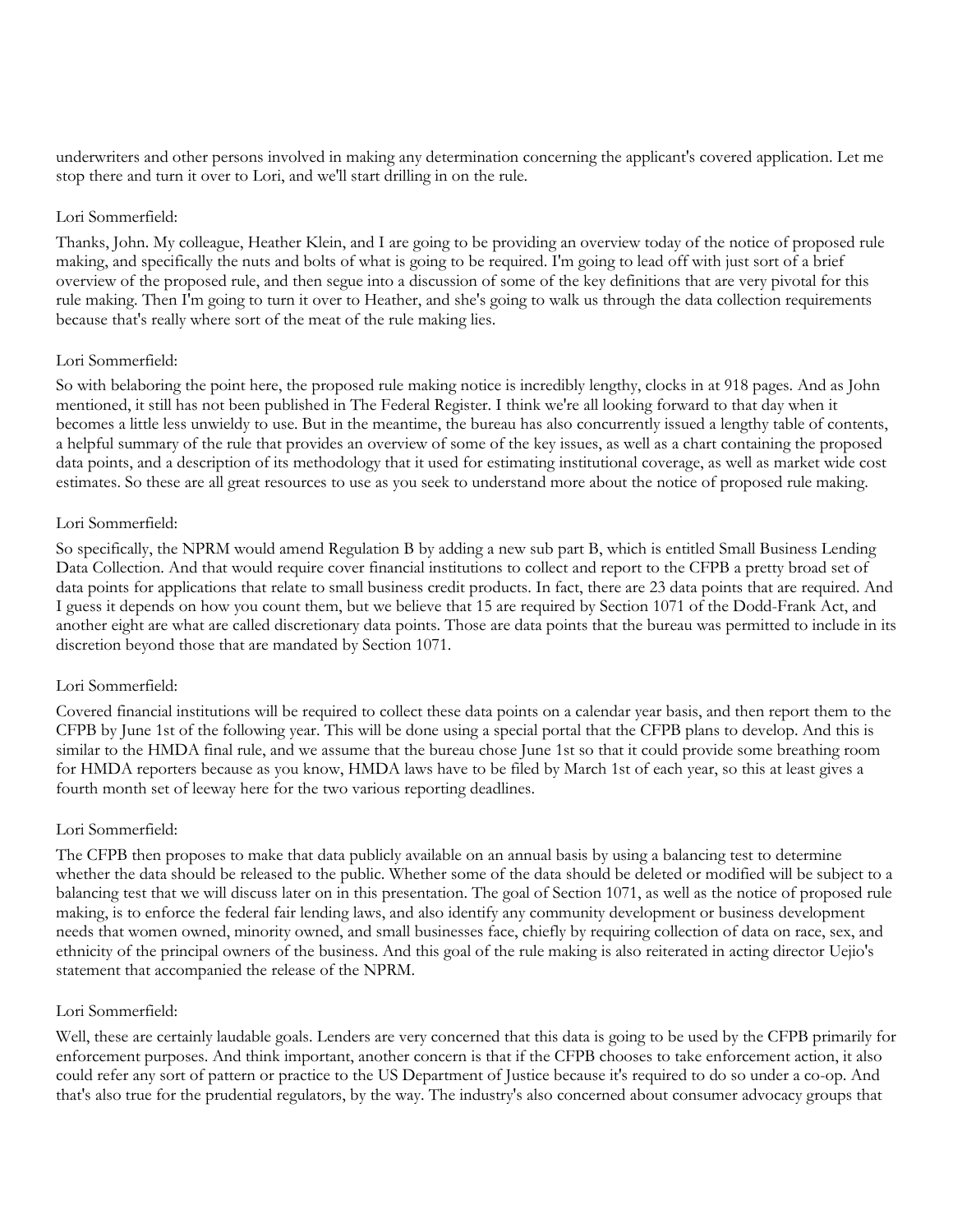might use this data, once it becomes publicly available, to file lawsuits, or class actions, or to publish policy papers that could conceivably misinterpret the data. So there's a host so risks here, so this is something to bear in mind as we have our discussion today.

## Lori Sommerfield:

Needless to say, once this rule making is finalized, it's going to impose significant regulatory compliance and cost burdens, financial services lenders of all sizes offering credit to small business. And I think it's likely that the data collected under this rule is going to be used for enforcement purposes, not only by the CFPB, but by other federal and state regulators.

## Lori Sommerfield:

So let's move on to some of the key definitions. These, as I mentioned, are really pretty critical in terms of how the regulation is going to play out once its finalized, and particularly concerning the types of institutions that are covered and have to collect and report data, as well as the types of business transactions that are covered and how small business is defined, among other things. So first of all, the definition of a covered financial institution, that's defined by the CFPB as a financial institution that originates at least 25 credit transactions, that would be covered credit transactions to small businesses in each of the two preceding calendar years.

## Lori Sommerfield:

So in our view, this sets a pretty low bar, which signals to us that the CFPB is actually very interested in looking at potential discrimination in small business lending for loans that are originated by smaller lenders. As you'll recall, the HMDA rule actually began at the same threshold until Director Kraninger actually raised it to 100 mortgage loans. And perhaps the final rule will actually change this threshold, but for right now, it's set very low at 25 credit transactions.

## Lori Sommerfield:

The bureau also notes in its preamble that this definition would apply to a wide variety of entities that engage in small business lending, so that would include entities like depository institutions, of course, online lenders, platform lenders, community development financial institutions, lenders involved in equipment and vehicle financing, commercial finance companies, nonprofit lenders, and even governmental lending entities. The CFPB is also proposing that creditors who are not covered financial institution could be allowed to voluntarily collect and report that data under certain circumstances, but we won't go into that topic today.

#### Lori Sommerfield:

Moving on to covered application, this proposed definition is largely consistent with existing regulation B's definition of application. The bureau's also proposing that certain circumstances would not be covered applications, even though they're considered applications for purposes of Reg B. Specifically, the bureau is proposing that a covered application would not include reevaluation requests, extension requests, or renewal requests on an existing business credit account, unless the request seeks additional credit amounts. It also would not include inquiries or prequalification requests. In terms of covered credit transactions, the bureau proposes to define that as a transaction that meets the definition of business credit under existing Reg B. Covered credit transactions would also include loans, lines of credit, credit cards, and merchant cash advances. It would also include any loans that are covered by HMDA.

#### Lori Sommerfield:

Next, let's turn to the definition of small business. Oh, and before I leave this topic on covered credit transactions, by the way, I should also mention what is not included. It would not include financing arrangements, whereby a business acquires goods or services from another business without making immediate payment, so this could be things like trade credit, or public utilities credit, securities credit, and incidental credit. It would also not include factoring, leases, consumer designated credit used for business purposes, and credit secured by certain investment properties. Finally, small business, the bureau is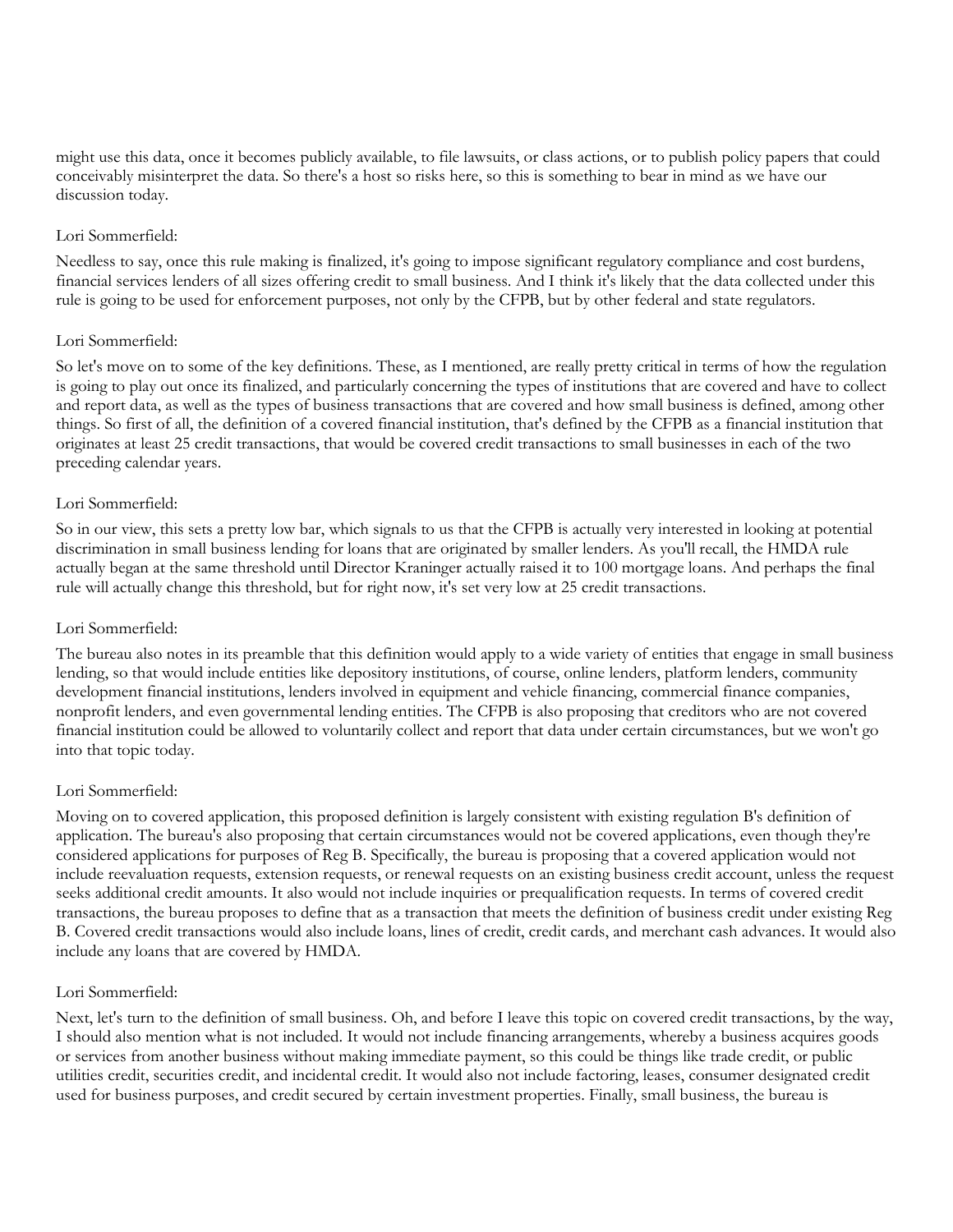proposing to define small business as an entity that has \$5 million or less in gross annual revenue for the preceding fiscal year. The CFPB proposes to define that term with reference to the definitions of business concern and small business concern, which are found in the Small Business Act and the SBA regulations.

## Lori Sommerfield:

However, in lieu of using the SBA size standards for defining a small business concern, the bureau's proposed definition would look at whether the business had \$5 million or less in gross annual revenue for its preceding fiscal year. And the bureau does note in its preamble to the rule that it's seeking SBA approval for this alternate small business size standard under the Small Business Act. There are some additional key definitions here that I just wanted to share to make you aware of them as it relates to the definition of minority owned and women owned small businesses. And in each case, the business for which more than 50% of its ownership or control is held by one or more minority or women, minority individuals or women, and more than 50% of its net products or losses accrue to one or more of those female or minority individuals.

## Lori Sommerfield:

My colleagues, Heather Klein and Rich Andreano and are going to be touching on each of these definitions, so I am going to save a more detailed discussion until then. And now, I'll turn it over to my colleague, Heather, to discuss data collection requirements.

## Heather Klein:

Good afternoon, everybody. First, we'll talk about what I would call basic data points related to applications submissions, as basic as you can get in such an onerous data collection regime. And then we will be talking about data points related to the credit being applied for, followed by data points related to the credit decision. First, you have application data points, then data points regarding what the applicant applied for, data points relating to what the financial institution's decision was. We'll take a little bit of a deep dive into pricing information, which is one of the data points that are required related to the credit decision. Then we'll talk through the data points related to an applicant's business that are required, that are proposed to be required to be reported. And we'll wrap up with arguably the most important data points in the rule making, which are the minority or women's business status and the data points related to principal owners. And I'll wrap up my portion by showing you what the sample data collection form looks like for the protected demographic information data points, which are the data points related to minority owned business, women owned business, and the principal owner from race, ethnicity, and sex.

## Heather Klein:

And then after we talk through what the sample form looks like from that appendix in the proposed rule making, we'll talk about some of what the expectations are in the proposed rule around the timing of collecting this information. So data points related to the application submission, so the CFPB's expectation is that these data points can be generated by the financial institution, so the unique application identifier would be an alphanumeric string. It need not be the same application number as is used in an institution system, but it needs to be able to be tied back to that applicant's file. The application date, that would be the date that the application is received by the financial institution, or the date that's shown on the paper or electronic application form, application method. So the options for application method are in person, telephone, online, or traditional US mail or similar courier service.

## Heather Klein:

So in person includes virtual meetings. The key component of what the CFPB uses in person is that there is a video component to it, so it need not actually be physically in person, but there is a video component. And of course, the idea here being that perhaps there will be some kind of correlation between the method in which the application is received and the ultimate application outcome, or the credit that's offered or not offered. Telephone application would include other audio based methods, so long as it's without a video component. That would get classified as a telephone method. And the online method could include text message, as well as email, or any other online communication. And then that fourth category I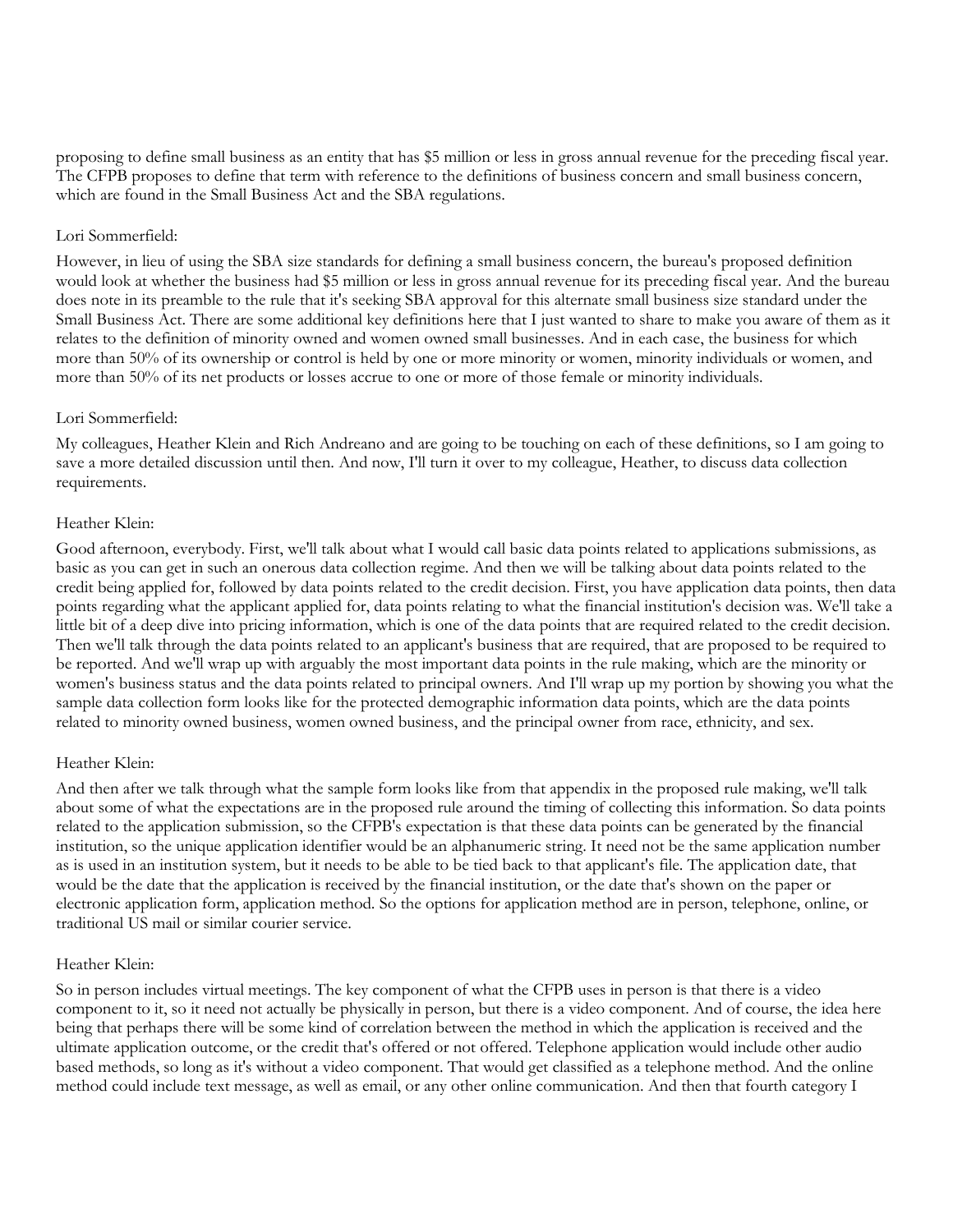mentioned was traditional mail. And the CFPB has a comment that if the interaction involves the mail and online, then the institution would report the channel that it requested the principal owner's ethnicity, race, and sex.

#### Heather Klein:

And then the fourth thing here, the recipient of the application, here, the CFPB, is looking for whether the application was submitted directly to the financial institution or its affiliates, or whether it was submitted indirectly to a third party to the financial institution. What about data points related to the credit being applied for? So there are three key points here, credit type, which has a few sub categories, purpose of the credit, and the amount that's applied for. So let's walk through each of those. For the credit type, the CFPB has a few categories under credit products. I guess I'll just share some examples to highlight what this would include. For term loans or line of credit, the institution can designate whether it's secured or unsecured. There's of course fields for an MTA transaction or another sales based financing transaction. And then there are also fields for, quote, other form if the credit product is not provided by the applicant or not otherwise able to be determined.

## Heather Klein:

Interestingly, there is a provision for if the financial institution counter offers a different kind of credit product, then there are some rules around what product gets reported, depending on whether the applicant accepted the counteroffer or not. For the types of guarantees, that could include a personal guarantee, state or federal government guarantee. These are types of guarantees that were obtained for an originated transaction, or would have been obtained if the transaction were originated. And then loan term, that won't be applicable in all instances, but where it is applicable, you have to be looking for a number of months. And they say that can be rounded up, rounded down, or if you count just the full month and not count partial months. And there are some provisions for ... There's an explanation in the rule making as to when the clock starts on that loan term.

## Heather Klein:

So purpose of the credit, there's a list that the CFPB provides, and the institution can select up to three from the list, including an option for other, or NA if the purpose of the credit is indeterminate, such as for a credit card application, and then the amount applied for. There could be some variations here. What if there is a range specified? Well, the CFPB says to provide the midpoint. What if the applicant doesn't apply for a specific amount? Well, the CFPB says in that instance, the institution will underwrite ... If the institution underwrites for a specific amount, then that's the number that gets reported. And if there's no specific amount requested or underwritten, then the institution would report NA. In all of these, in most if not all of the fields that I'll discuss, there are options for other or inapplicable. But when the CFPB discusses using those options, it tends to note in the commentary that the institution has an obligation to make its best effort. Those are my words, not the bureau's words.

## Heather Klein:

We'll talk more about the bureau's expectations in a little bit. But essentially, established procedures for having the best shot at getting the information from an applicant, so to the extent that an institution has a lot of fields that are incomplete, or NA, or coded as other without explanation, that might be something that the bureau will look a little bit more closely at. And before leaving this topic, I would also note that for the amount applied for, there are of course different rules to be followed if there is a firm offer of credit, or if there's a credit line increase that's requested, or some other additional credit amount that's requested. So there's a lot of detail here.

## Heather Klein:

So next, we'll talk about the data points related to the credit decision. So what is the CFPB requesting in terms of the credit decision? They're requesting the action that is taken, the date of that action. And then there are various things that are required if the application is denied, or if it's approved, so we'll get to that towards the end of the slide. So action taken by the financial institution, there are a few options here. And one would look at these actions and say, "Well, in certain instances, more than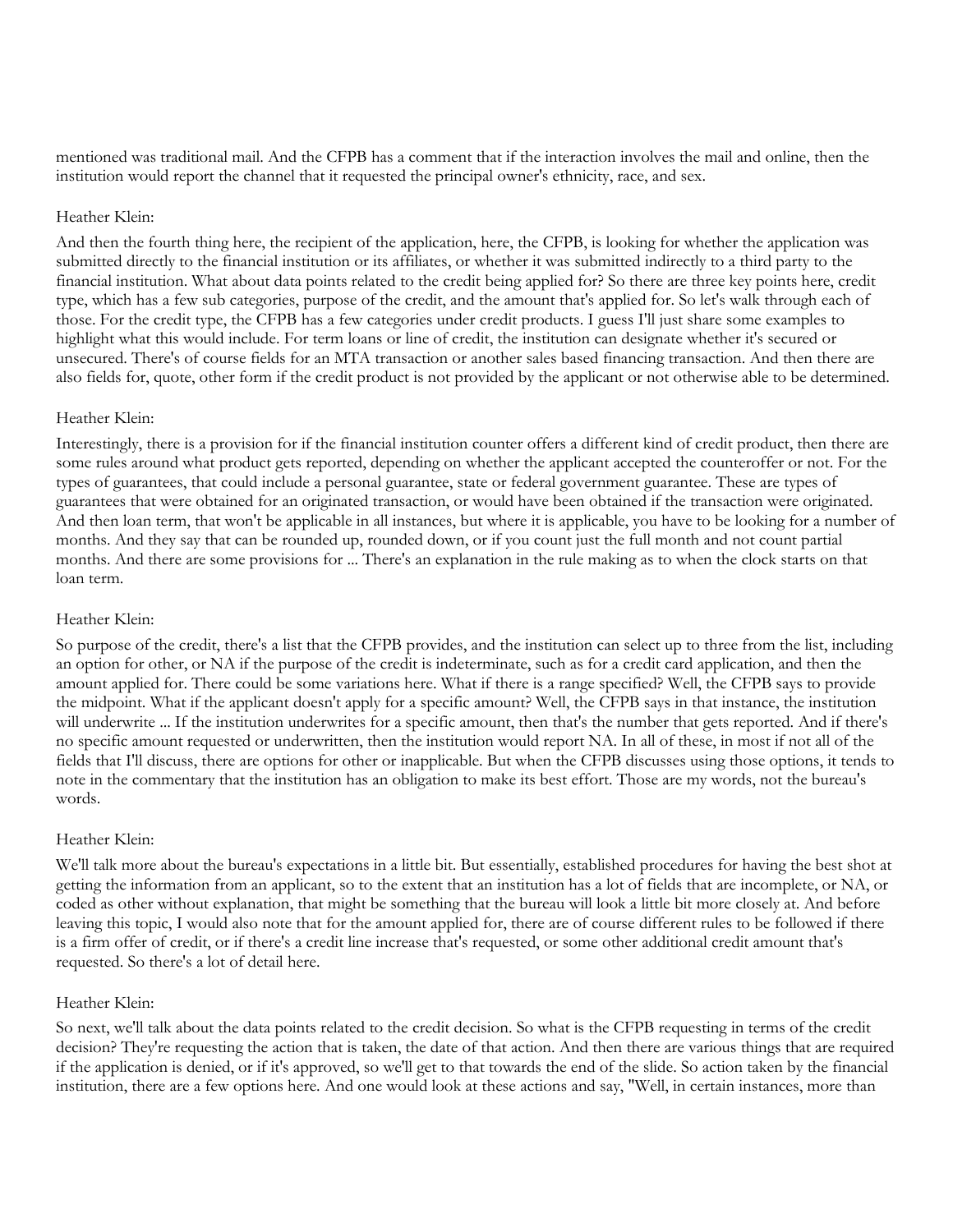one option might apply." So the CFPB has tried to provide some illustration of when a denial would be noted instead of a withdrawal, for instance.

#### Heather Klein:

So I'll just walk through these. We'll try to do it pretty briefly to show what each of them means. So the denial would be used if the application was denied before it's withdrawn or closed for incompleteness. Likewise, if the application is withdrawn, it's considered withdrawn if it's expressly withdrawn before the institution makes its credit decision, or before it's denied for incompleteness. So there are a lot of technical timing issues here that some financial institutions might have some challenges addressing, depending on how their systems are currently set up.

## Heather Klein:

Likewise, the action taken date, one might think that's a pretty straightforward field, but it actually differs based on what the action was that was taken. For example, for originated transactions, it could be the date that the loan closes, or the account opening date. The bureau also provides that it could be the disbursement date if that date is later than the other two dates. The bureau says that the financial institution should be consistent in its approach to reporting by establishing procedures for how to report the action taken dates for particular scenarios, products, or divisions. So there's going to have to be some mapping that goes on to get at the action taken date for each action taken.

## Heather Klein:

The denial reasons, that field is going to look a lot like what people, folks are doing under Regulation C right now, if that applies to you. And if not, that's a good source to look to for how to report the denial reasons. Those are supposed to be up to four principle denial reasons. And then if the credit is approved, and that means that it's either approved and originated, or it's approved, but it's not accepted by the applicant, then the bureau is looking for the amount that's approved or originated, as well as pricing information. And in terms of amount, again, getting into the weeds on this, if multiple amounts are approved, then there is a provision for which amount gets reported, depending on whether or not the applicant accepts the credit. There's commentary around what happens if there's a counteroffer. And again, the amount would vary based on whether the applicant accepts the counteroffer or not.

## Heather Klein:

And then if it's refinancing, then the amount that is reported would be approved or originated under the terms of the new debt obligation. I'm going to talk in more detail about the pricing information that could change in the proposed rule. Interest rate, so fixed, variable, if it's variable, then the bureau is looking for the margin, the index value, and the index name that is or would be applicable at origination. For origination charges, it would be ... And I should say for all of the following, for origination charges, broker fees, annual charges, and then the additional cost, for that pricing information, those are all going to be in dollar amounts, which could be a bit tricky, depending on the product that's being offered. So for origination charges, that would be all charges that are payable directly or indirectly by the applicant and imposed directly or indirectly by the financial institution, as an incident to or condition of the extension of credit.

#### Heather Klein:

And then of those origination charges, the bureau wants to know what the amount of the broker fees are that are paid by the applicant, whether that's directly to the broker or to a financial institution for delivery to a broker. So that may or may not be difficult to pull out, depending on the fee arrangements that a financial institution has with the third parties that are helping it source its loans. The initial annual charges, this like other things on this slide, may not be applicable to all transactions. So if it's not applicable, the financial institution would say, "Not applicable." But if it is applicable, those would be the non interest charges that are scheduled to be imposed over the first annual period of the transaction.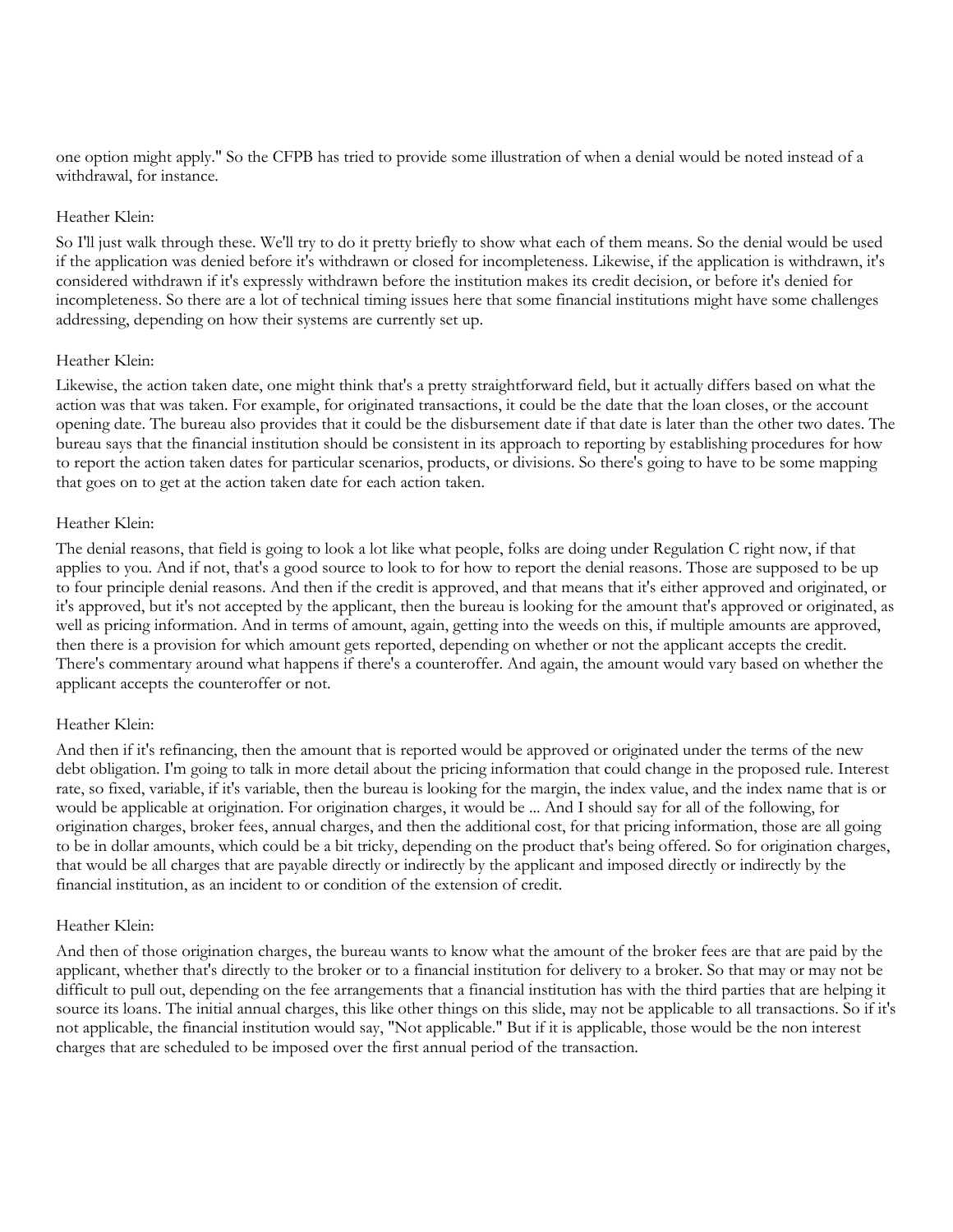#### Heather Klein:

And there's a special provision for merchant cash advance or other sales based financing transactions because recognizing that some of these sales may not translate well to NCAs or similar transactions. So the bureau has supposed that those institutions report the dollar amount difference between the amount advanced and the amount to be repaid. I'm happy to help anybody who's in this industry think through the challenges in disclosing that amount because I think it's an interesting question.

## Heather Klein:

And then for prepayment penalties, that would be two fields. So one, whether the financial institutions could have included a prepayment penalty under its policies and procedures applicable to the transaction, and then secondly, that's the general query of whether prepayment penalty could have been imposed, and secondly, whether or not there actually is a prepayment penalty in the applicant's agreement. And of course, by prepayment penalty, we're talking about a charge that's imposed for paying all or part of the transaction's principle before the due date.

## Heather Klein:

Okay. Next up, data points related to the applicant's business. So some of these will be things that the institution asks the applicant directly. Some of these will be data points that get pulled in from other sources, like a tax return or elsewhere, that the financial institution can just pass through on its report to the bureau without needing to ask the applicant directly, but where any information here is asked of the applicant, and the financial institution does some kind of verification on it, then the institution would report the information as verified, not as received from the business.

## Heather Klein:

So let's talk through what a few of these data points are, census track. This is interesting because the bureau has a bit of a waterfall of what address of location is used. So the first thing that they're looking for is the census track, the address or the location where the proceeds will be or would be principally applied. But if that's unknown, then you report the census track where the main office or the headquarters of the applicant is located. And if both of those are unknown, then we report another address or location associated with the applicant. So there is some provision for uncertainty here.

## Heather Klein:

Gross annual revenue, this data point is getting at whether or not the business applicant is actually small business or not, covered by the financial institution's reporting obligation. And then there are some other topics that are requested that the financial institution report, including NICIS code, the number of workers that the business has, and time in business in years.

#### Heather Klein:

Okay. Let's move on to the hot button protected demographic information types of information. So of course, the key here is whether the applicant is a minority owned business or a woman owned business. And here, the financial institution reports this information out to the bureau. It needs to indicate whether the ownership status is being reported based on previously collected data. And we'll talk about that in a couple of minutes as to the requirements for when an institution can rely on prior data. When requesting the minority or woman owned business status, the financial institution has to disclose that the information is not required to be provided by the applicant, and that it cannot discriminate on the basis of the applicant's status as a minority or a woman owned business, or whether or not the applicant provides this information.

#### Heather Klein:

As for the data points related to principal owners, the rule making is of course asking for the ethnicity, race, and the sex of the applicant's principal owner. It's asking the financial institution to request that from the applicant. So there are some interesting little wrinkles here. And again, I'll just note that the financial institution and reporting out this data, the bureau needs to indicate whether it's being reported based on previously collected data. And again, the institution makes a disclosure to the applicant about being unable to discriminate based on this information, or based on whether the information is provided.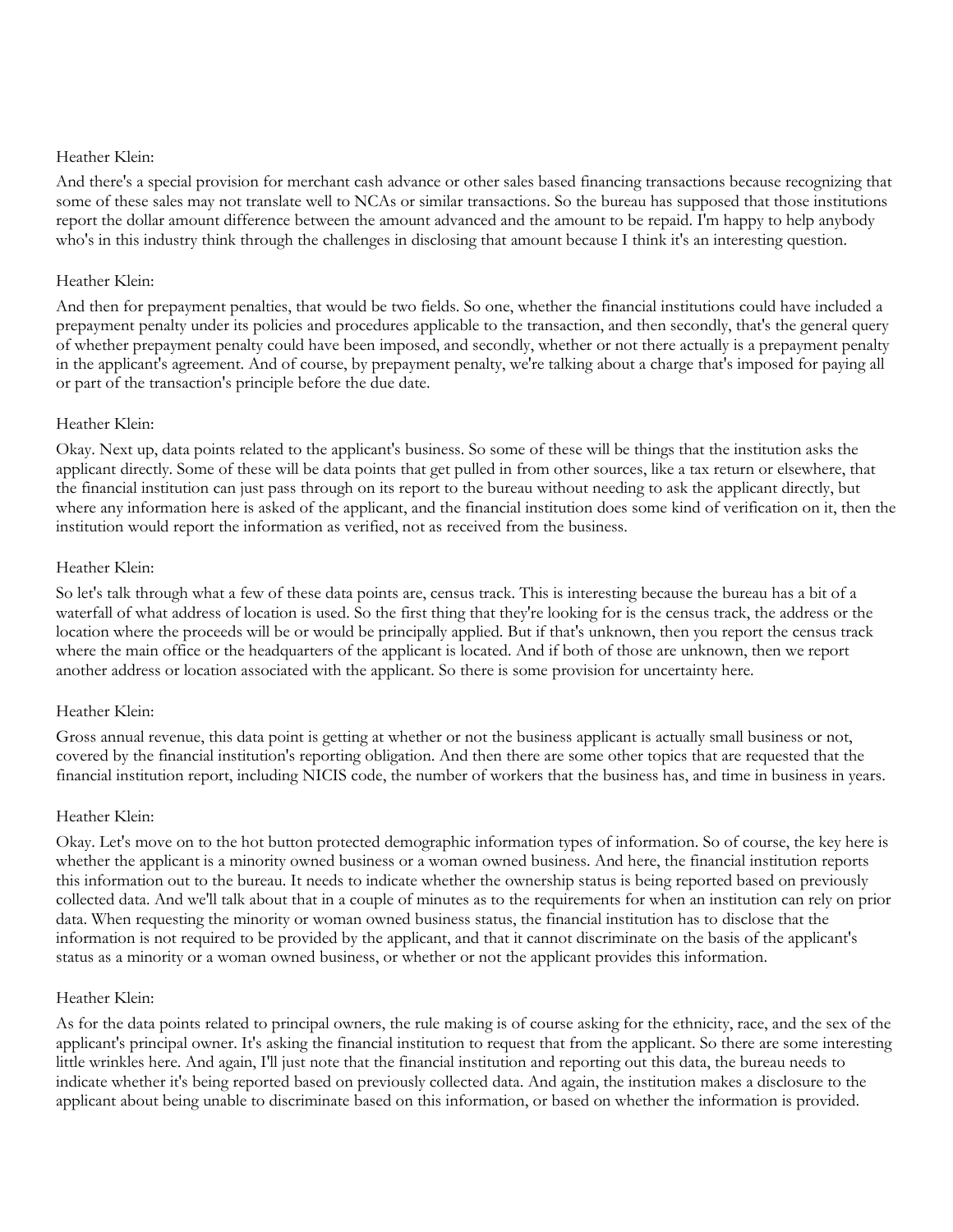## Heather Klein:

So with respect to the principal owner information, there is the opportunity, there is a requirement, I should say, that if the applicant does not itself report its ethnicity and race, and if the institution meets by video or in person with one or more of the principal owners, then there's an obligation for the institution to report based on visual observation or surname. That does not apply to the sex of the applicant's principal owners. With respect to sex, the principal owner, one or more principal owners would tell them that information themselves. And when we go to the sample form, we'll be able to see that they may self describe their sex in addition to, or instead of choosing male or female.

## Heather Klein:

And in the rule making, the CFPB is seeking comment on whether, and if so how, the collection of the principal owner's sex should incorporate sexual orientation and gender identity. And in connection with requesting the ethnicity, race, and sex of an applicant's principal owner, the institution is required to report the number of principal owners.

## Heather Klein:

So let's take a look at the sample data collection form. It's in two pages. And the important thing to note here is that the protected demographic information, which is the minority owned business status, the woman owned business status, and up to four principal owners' race, ethnicity, and sex. But that information needs to be collected separate from the other application information. And the commentary provides some examples of how to separate out the requests from the rest of the application information. But one of the key facets of the rule making is that there is the sample form that can be provided separate from the application itself.

## Heather Klein:

I think I mentioned before, but in case I didn't, an important point about the protected demographic information is that the financial institution may not verify minority or woman owned business status that an applicant provides. And it may not verify the principal owner's ethnicity, race, or sex that the applicant provides. So that is different from the other business information that the financial institution is collecting from the applicant. And this is the second page of the proposed form. Of note here is that the ethnicity and race of the principal owners are being requested both in aggregate categories disaggregated categories. So it's a little bit hard to see on the screen, but the box for other, Hispanic, or Latino, the principal owner would print the origin of their ethnicity, for instance.

## Heather Klein:

So the last topic that I'll cover before passing the baton back to Lori is the timing of data collection. If you are at a financial institution, and you are tasked with thinking about implementation of this proposed rule when it eventually becomes finalized, and Lori will talk more about the anticipated or our best guesses as to timeline, if you are thinking about implementation, one of the key things to think about is the procedures for collecting the applicant provided data because these procedures need to be targeted at collecting it in a timely manner that's reasonably designed to obtain a response.

## Heather Klein:

So the commentary says that a financial institution may make more than one attempt to obtain a response, but it's not required to, that the procedures may vary based on the product and the lending model and the data type. And in addition, the commentary, I can't recall if it's in the commentary or the proposal rule itself, but a very important piece of this is that the institution must periodically reassess whether the procedures are reasonably designed to obtain a response, which is what I said earlier about using those fields of NA or other, I think the bureau will be looking at data from institutions and comparing institutions to each other to see response rates and the completeness of the data. And in fact, in discussing the procedures that an institution is required to have and maintain, the bureau provides as an example of this periodic assessment that the financial institutions look at other financial institutions' data and compare itself to its peers to see if its procedures are reasonably designed to obtain a response.